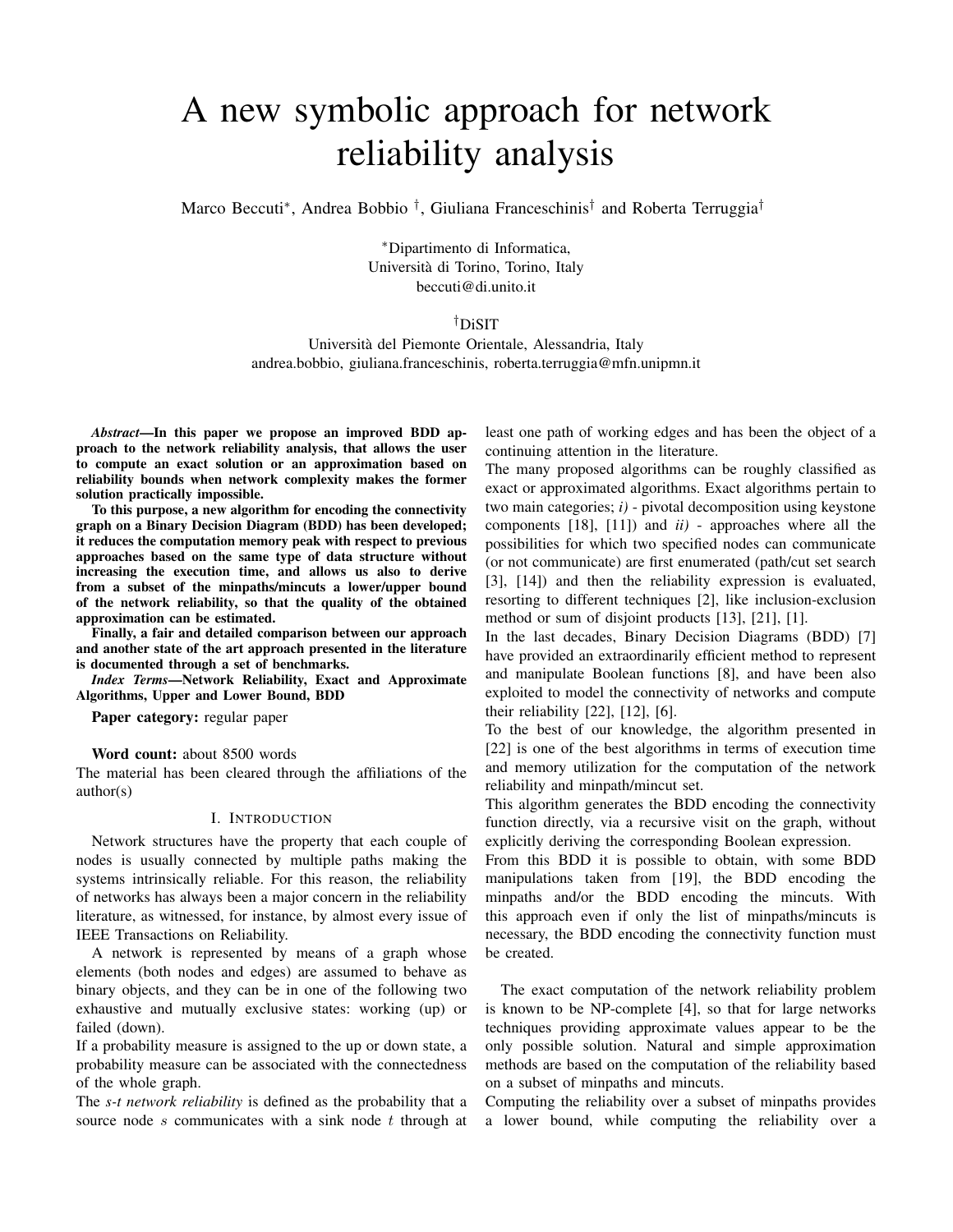subset of mincuts provides an upper bound, so that the total approximation error may be evaluated.

However, also with a reduced number of minpaths (mincuts) the computation of the probability of the bound using inclusion-exclusion formula or Sum of Disjoint Products (SDP that is known to perform better) may be very time consuming.

For this reason some authors [9] have used a further approximation by arresting the inclusion/exclusion formula to the first term.

Methods to find the mincuts that have major influence on the network reliability have been discussed [20], [9].

This paper proposes a new approach based on BDD to compute the exact network reliability or an approximation based on reliability bounds when the network complexity makes the exact solution intractable.

A known problem in the use of BDDs is that the peak occupation of the memory during the BDD construction may be orders of magnitude larger than the memory occupation of the BDD in its final form.

The present paper proposes a BDD manipulation algorithm that reduces the peak occupation with respect to approach presented in [22].

Furthermore, the proposed algorithm may compute the upper and lower bounds on the exact connectivity probability with a negligible additional cost.

With respect to the previous work presented in [22], in our approach the minpaths or the mincuts of the net are derived without storing the connectivity function.

Instead, if we need the network reliability then BDD encoding the whole connectivity function must be derived from the BDD encoding the minpaths or the mincuts through a symbolic algorithm.

Even if this requires to store the whole connectivity function, our approach is able to achieve a reduction in terms of memory peak and execution time with respect to other approach based on BDD as reported in the experiments of Sec. VI.

The paper is organized as follows: Sec. II describes the main concepts of network reliability analysis, Sec. III introduces BDD and its operators.

Sec. IV and Sec. V introduce our exact method and its extension to compute an approximation of network reliability value.

Sec. VI presents some numerical results comparing first our exact approach with our implementation of the one in [22]; second our exact approach with its approximated extension.

Finally, Sec. VII draws some conclusions and presents directions for future work.

## II. PROBLEM DEFINITION

A probabilistic network can be described as a labeled graph  $\mathcal{G} = (V, E, P)$ , where V is the set of vertices,  $E \subseteq V \times V$ 

the set of edges (or arcs), and P a function that assigns a probability value to the elements of the graph (vertices and edges) of being in the up state.

In this paper we assume that only edges can fail and we use the notation e to denote a generic edge.

A network is undirected when the edges can be traversed in both directions, while a network is directed if the edges can be traversed only in one direction indicated by an arrow.

For undirected networks the presence of at least one edge per node guarantees that all the nodes are connected.

Usually real networks are much more connected than this minimal threshold thus allowing multiple paths among any pair of vertices. Figure 1 exemplifies the graphical representation of a bridge network.

In this paper, we concentrate on the evaluation of the  $s, t$ reliability, defined as the probability that a source node  $s$  is connected with a terminal node  $t$  by at least one path of working edges.

A path is a subset of arcs that guarantees the source  $s$  and sink t to be connected when all the arcs of the subset are working. A path is a minpath if there does not exist any subset of the path that is also a path.

Furthermore, a path  $H_i$  can be also defined as a boolean formula of conjunction of terms indicating which arcs are in *up* state.

If  $H_1$ ,  $H_2$ , ...,  $H_n$  are the n minpaths of a network, the connectivity function  $C_{s,t}$  is defined as the disjunction of its minpaths:

$$
C_{s,t} = H_1 \vee H_2 \vee \ldots \vee H_n = \bigvee_{i=1}^{n} H_i \tag{1}
$$

The *disconnectivity* function is then defined as:

$$
\overline{C_{s,t}} = \neg C_{s,t} \tag{2}
$$

For instance, in the network example of Figure 1 the minpaths are  $H_1 = e_1 \wedge e_4$ ,  $H_2 = e_2 \wedge e_5$ ,  $H_3 = e_2 \wedge e_3 \wedge e_4$ . The path  $\langle e_1 \wedge e_2 \wedge e_4 \rangle$  is a path but not a minpath.

Similarly, we can define a cut as a subset of arcs such that the source  $s$  and sink  $t$  are disconnected if all the arcs of the subset are down.

A cut is a mincut if there does not exist any subset of the cut that is also a cut.

A cut  $K_i$  is a boolean formula of conjunction of terms indicating which are are in *down* state. If  $K_1, K_2, \ldots, K_m$ are the m mincuts of a network, the disconnectivity function  $\overline{C_{s,t}}$  is defined as as the disjunction of its mincuts:

$$
\overline{C_{s,t}} = K_1 \vee K_2 \vee \ldots \vee K_m = \bigvee_{j=1}^{m} K_j
$$
 (3)

In the network example of in Figure 1 the mincuts are  $K_1 =$  $\overline{e_1} \wedge \overline{e_2}$ ,  $K_2 = \overline{e_4} \wedge \overline{e_5}$ ,  $K_3 = \overline{e_2} \wedge \overline{e_4}$ ,  $K_4 = \overline{e_1} \wedge \overline{e_3} \wedge \overline{e_5}$ .

If the function  $P$  assigns to edge  $e_i$  a probability  $p_i$  of being in the up state and  $1-p_i$  of being in the down state, the s, t network reliability can be computed as  $R_{s,t} = Pr(C_{s,t}).$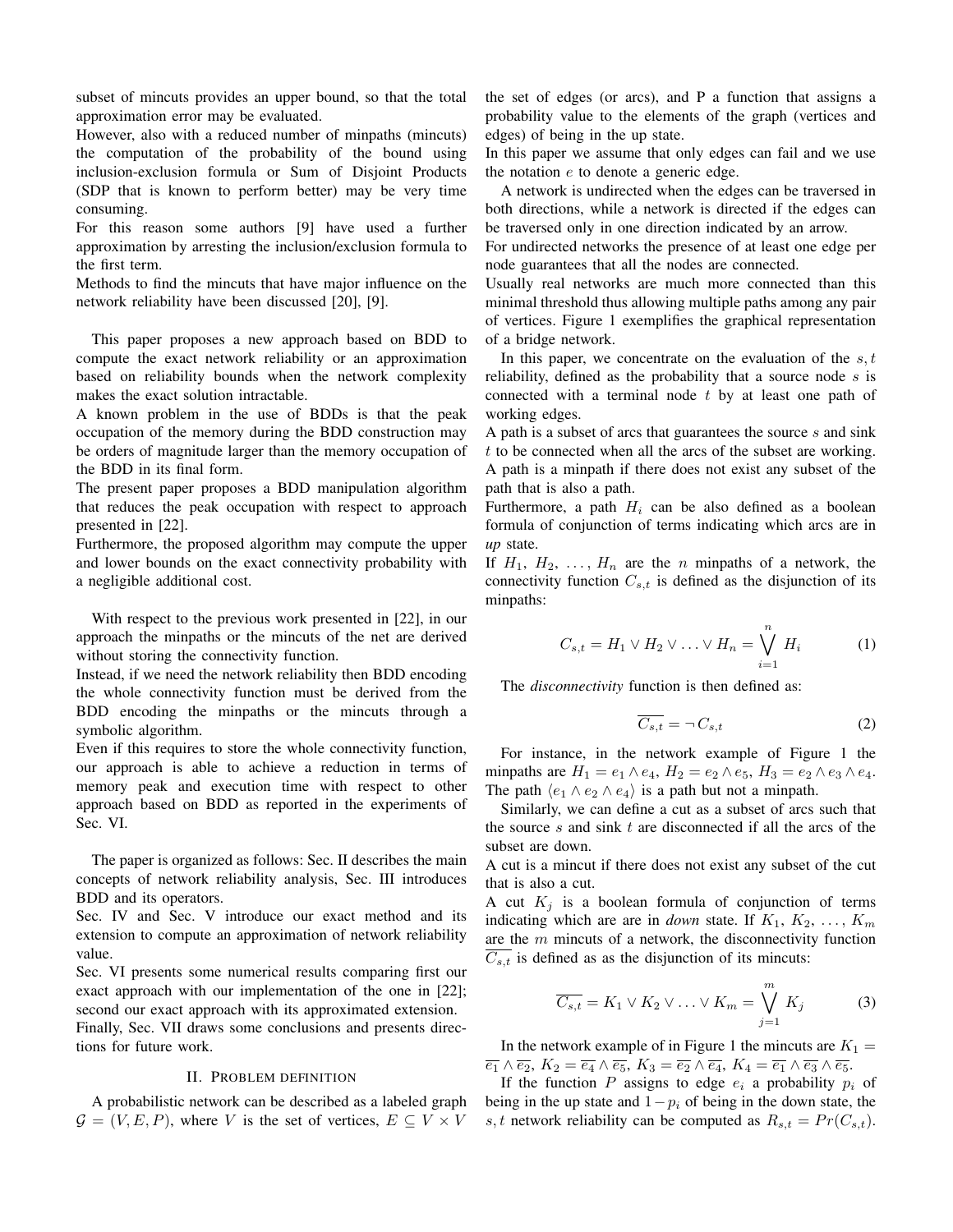Similarly the unreliability is computed as  $U_{s,t} = 1 - R_{s,t} =$  $Pr(\overline{C_{s,t}})$ .

Suppose now that we take a subset of the mincuts and we define the Boolean function

$$
C'_{s,t} = \bigvee_{i=1}^{n'} H_i \text{ with } n' < n \tag{4}
$$

we have that:

$$
Pr(C'_{s,t}) \le Pr(C_{s,t}) = R_{s,t}.
$$
\n<sup>(5)</sup>

Hence  $Pr(C'_{s,t})$  provides a lower bound to the  $s, t$  reliability  $R_{s,t}$ . Similarly if we take a subset  $m' < m$  of the m mincuts and we define the Boolean function

$$
\overline{C_{s,t}^{"}} = \bigvee_{j=1}^{m'} K_j
$$
\n(6)

we have that:

$$
P(\overline{C_{s,t}^{"}}) \le Pr(\overline{C_{s,t}}) = U_{s,t}.
$$
\n<sup>(7)</sup>

Hence  $P(\overline{C_{s,t}^{"}})$  provides a lower bound to the s, t unreliability  $U_{s,t}$  and  $1 - Pr(\overline{C_{s,t}''})$  an upper bound to the  $s,t$  reliability  $R_{s,t}$  and  $1 - Pr(\overline{C'_{s,t}})$  is an upper bound to  $U_{s,t}$ .

Hence, taking any subset of minpaths and any subset of mincuts and applying Equations (5) and (7) we obtain a lower and an upper bound of  $R_{s,t}$ , respectively.

## III. BINARY DECISION DIAGRAM

Before presenting in detail the algorithms to compute the network reliability, we introduce the basic characteristics of Binary Decision Diagrams (BDD) and of the functions to manipulate them.

BDDs [7] are a well-known graph data structure used to represent and manipulate efficiently complex Boolean functions over Boolean variables.

They allow to find efficient solutions for a large class of problems in different research fields (e.g. digital system design, combinatorial optimization, mathematical logic,. . .).

For instance, in [22] the authors show that BDD can be efficiently used for reliability graph analysis encoding directly the connectivity function on BDD.

Formally a BDD is a directed acyclic graph that represents functions of type  $f: \mathcal{V}_N \times \cdots \times \mathcal{V}_1 \rightarrow \{0,1\}$ , where  $\mathcal{V}_i$  is a Boolean variable.

Nodes without outgoing arcs are called *terminal*, nodes without incoming arcs are called *root*, all the others are termed *internal*; a node at level *i* has two outgoing arcs.

Therefore, if we represent a Boolean function over  $N$  variables with a BDD then the internal nodes are mapped onto the  $N$ variables and their outgoing arcs correspond to the possible assignments to these variables (true/1 or false/0).

The two possible values of the function (i.e. *false* and *true*) are represented by two terminal nodes 0 and 1. A path in the BDD from a root node to node 0 represents an assignment to the N variables that evaluates to false, and viceversa for a path to 1.

Figure 2 shows a BDD encoding the Boolean function  $e_2 e_5 \overline{e_3} \overline{e_1} \overline{e_4} + e_2 \overline{e_5} e_3 \overline{e_1} e_4 + \overline{e_2} \overline{e_5} \overline{e_3} e_1 e_4$ . The edges labeled with 0 represent the assignment false for the corresponding variable while the edges labeled with 1 the assignment true.

A BDD in which nodes are organized into levels (one per variable) are called *ordered*.

Moreover, two BDD nodes are duplicate one of the other if their outgoing edges go to the same set of nodes.

An ordered BDD without duplicate nodes is called *canonical*, and it assures that if two boolean functions are equal (have the same value over all possible inputs), then they have the same canonical BDD representation.

Optionally, BDDs may also eliminate *redundant* nodes, which are non-terminal nodes with its edges pointing to the same node. The BDD keeping all redundant nodes are called *quasi– reduced*, while those that eliminate all redundant nodes are called *fully–reduced* and allow skipping levels.

For instance, the BDD in Fig. 2 is an ordered *fully–reduced* canonical BDD where the variables are ordered as follows  $e_2 \prec e_5 \prec e_3 \prec e_1 \prec e_4.$ 

It is important to highlight that the variable order affects the BDD size (number of nodes), and finding the optimal order that minimizes the BDD size is a NP-complete problem.

In the rest of this paper we will use BDD to indicate an ordered *fully–reduced* canonical BDD.

A very interesting aspect of BDDs is that they allow to translate the basic boolean functions like *and* and *or* to basic operations like intersection (for the *and*) and union (for the *or*) over two BDDs.

A crucial factor in the efficiency of these operators is the utilization of a hash table, called *computed-table*, used to cache the result of each intermediate call to the algorithm, so that it is never the case that the same operation is executed twice on the same pair of nodes, if the cache is large enough.

#### IV. THE PROPOSED APPROACH: EXACT METHOD

In this section an extension of our previous work [5] is described. We present our approach in detail, first describing how to derive the set of minpaths/mincuts from the network and how to encode them on a BDD. Then, we describe our algorithm to derive from the BDD encoding the minpaths (mincuts) another BDD encoding the connectivity (disconnectivity) function. Finally we explain how to compute the network  $s, t$  reliability using the algorithm proposed in [22] from the connectivity  $C_{s,t}$  (disconnectivity  $\overline{C_{s,t}}$ ) function encoded in a BDD.

In the next section we show how this approach can be extended to provide an approximate solution in the form of upper and lower bounds on  $R_{s,t}/U_{s,t}$ .

#### *A. Minpath search*

In our approach the minpath search is implemented through a Depth First Search (DFS), an uninformed tree search algorithm that, starting from the root explores as far as possible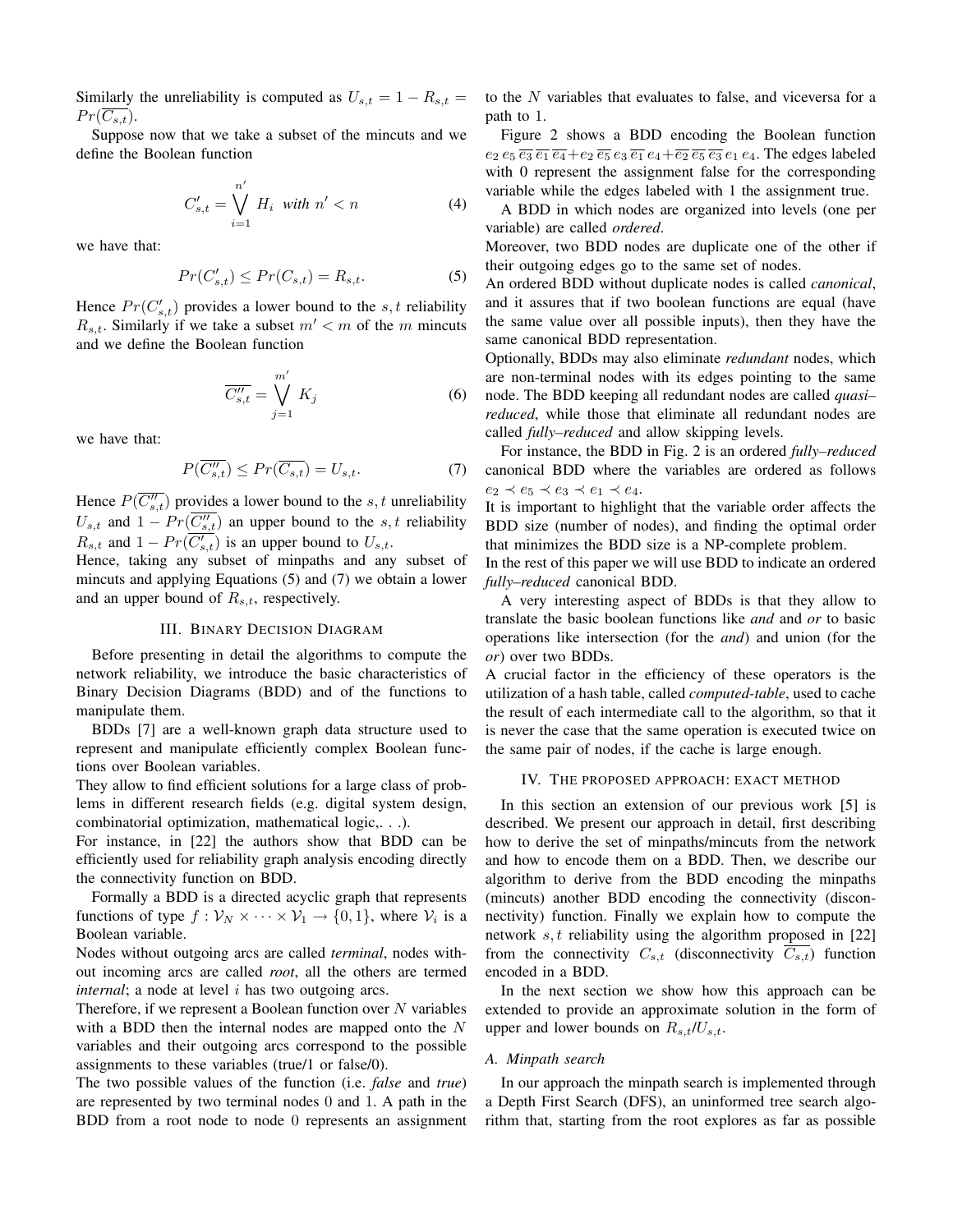## Algorithm 1 MinPath search

| 1: procedure MINPATHSEARCH $(BDD_Q, Q, c, n, t)$                                                                                                              |         |
|---------------------------------------------------------------------------------------------------------------------------------------------------------------|---------|
| $BDD_Q = BDD$ encoding the minpaths<br>$Q =$ set of edges belonging to the current minpath                                                                    |         |
| $c =$ current node<br>$n =$ parent node of c (along the current path, NULL if $c =$ source)<br>$t = \text{target node}$                                       | S       |
| Q.insert(n,c);<br>2:                                                                                                                                          | no      |
| if $(c == t)$ then<br>3:                                                                                                                                      |         |
| $BDD_Q$ .insertMinPath(Q);<br>4:                                                                                                                              |         |
| else<br>5:                                                                                                                                                    |         |
| for $(j \in c.Cchild())$ do<br>6:                                                                                                                             |         |
| MinPathSearch $(BDDQ, Q, j, c)$ ;<br>7:                                                                                                                       |         |
| end for<br>8:                                                                                                                                                 |         |
| end if<br>9:                                                                                                                                                  |         |
| 10: end procedure                                                                                                                                             |         |
| along each branch before backtracking.<br>The found minpaths are encoded on a BDD, where each<br>level is associated with an edge of the graph according to   |         |
| a predefined order.                                                                                                                                           |         |
| Hence, each BDD path corresponds to a minpath mp where                                                                                                        |         |
| only the variables/edges included in mp are true.                                                                                                             |         |
| For instance, this algorithm applied on the directed bridge                                                                                                   |         |
| network in Figure 1 returns the minpath BDD in Figure 2                                                                                                       |         |
| assuming the following variables ordering $e_2 \prec e_5 \prec e_3 \prec$                                                                                     |         |
| $e_1 \prec e_4$ . The BDD encodes the minpaths $\langle e_1, e_4 \rangle$ , $\langle e_2, e_5 \rangle$                                                        |         |
| and $\langle e_2, e_3, e_4 \rangle$ ; corresponding respectively to the BDD paths                                                                             |         |
| $(0,0,0,1,1), (1,1,0,0,0)$ and $(1,0,1,0,1)$ where the notation                                                                                               |         |
| $\langle S_{e_2}, S_{e_5}, S_{e_3}, S_{e_1}, S_{e_4} \rangle$ represents the fact that edge $e_i$ is up<br>if $S_{e_i} = 1$ while it is down if $S_{e_i} = 0$ |         |
| It is important to highlight that since in general a minpath                                                                                                  |         |
|                                                                                                                                                               |         |
| involves only a subset of the network edges then a more                                                                                                       |         |
| efficient encoding of the minpath BDD could be obtained                                                                                                       |         |
| using Zero-suppressed DD (ZDD) [16], a BDD extension<br>where a node is not explicitly represented if its positive edge                                       |         |
| points to terminal node 0.                                                                                                                                    |         |
|                                                                                                                                                               |         |
| The pseudo-code of minpath search is shown in Algo-                                                                                                           |         |
| rithm 1, where the $BDD_Q$ , initially empty, encodes the found                                                                                               |         |
| minpaths, the set Q, initially empty, stores the edges of the                                                                                                 |         |
| current minpath, the pointer $c$ , initially pointing to the source                                                                                           | of the  |
| node, identifies the current node and the pointer $n$ , initialized                                                                                           | to mai  |
| to NULL, identifies a node reaching $c$ .                                                                                                                     | corresp |
| Recursively, the algorithm updates $Q$ inserting the edge                                                                                                     |         |
| connecting $n$ to $c$ (insert() method), and if $c$ is the target                                                                                             | B. Min  |
| node then $Q$ is inserted in $BDD_Q$ . Otherwise the algorithm                                                                                                |         |
| explores all the children of c (Children() method).                                                                                                           | The     |
| The pseudo-code in Algorithm 1 can be extended to avoid                                                                                                       | each s  |
| loops introducing a further list storing all the nodes already                                                                                                | found   |
| visited, so that a node shall be explored iff it is not in such                                                                                               | associa |
| list.                                                                                                                                                         | order.  |
| Observe that the choice of implementing a DFS instead of                                                                                                      | variabl |
| Breadth First Search (BFS), another uninformed tree search                                                                                                    | For     |
| algorithm that starting from the source node explores one level                                                                                               | networ  |



Fig. 1. A directed bridge network.



Fig. 2. Minpaths BDD of the directed bridge network.

of the graph at a time, is due to the fact that the latter requires to maintain in memory for each visited node in the frontier its corresponding "partial" minpath.

## *B. Mincut search*

The mincut search is more complex, since it requires for each step to explore all the nodes in the current frontier. The found mincuts are then encoded on a BDD, where each level is associated with an edge of the graph according to a predefined order. Each BDD path corresponds to a mincut where only the variables/edges included in the mincut are false

For instance, this algorithm applied on the directed bridge network in Fig. 1 returns the mincut BDD in Fig. 3 with edge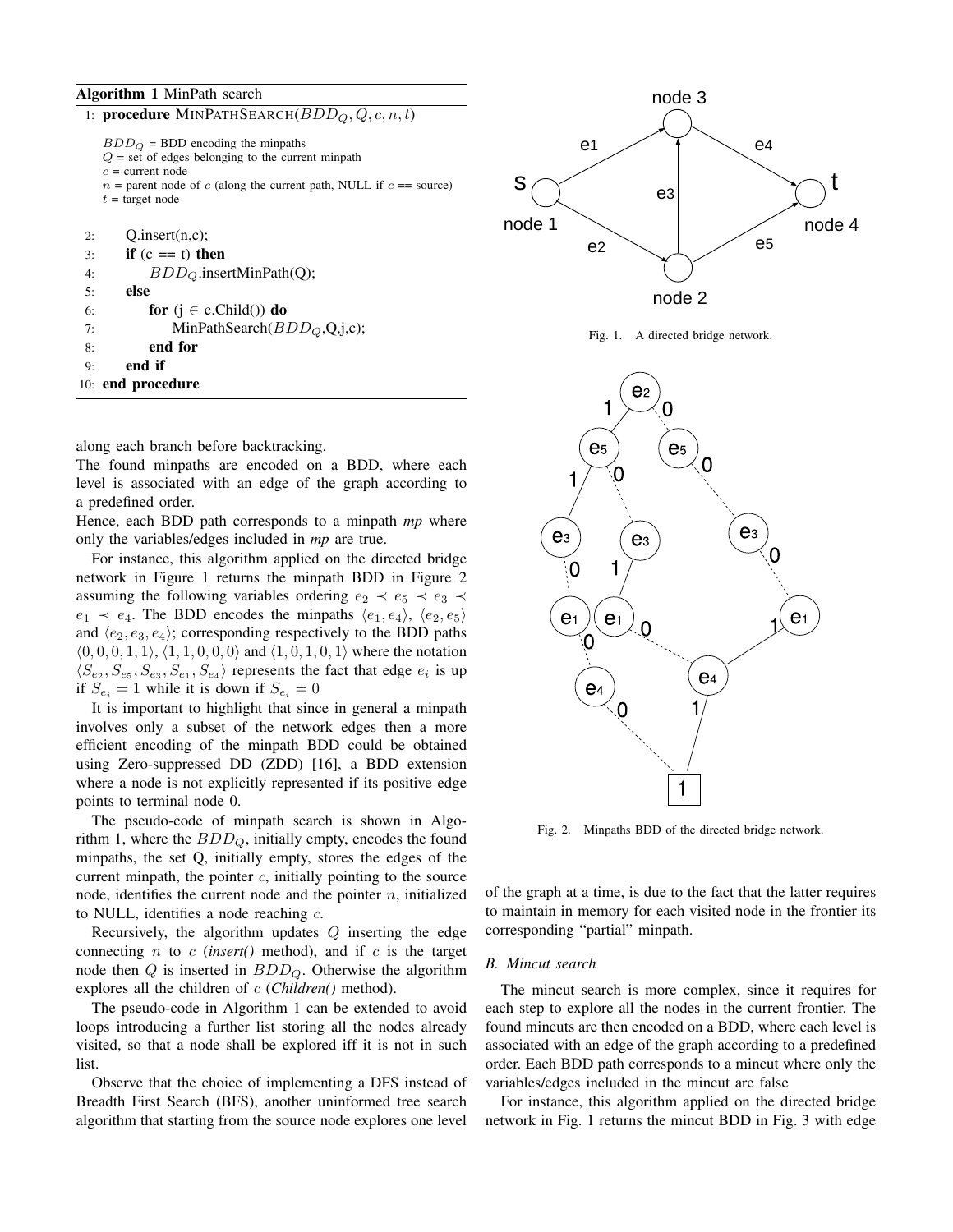

Fig. 3. Mincuts BDD of the directed bridge network.

order  $e_2 \prec e_5 \prec e_3 \prec e_1 \prec e_4$ . The BDD encodes the mincuts  $\langle \overline{e_1}, \overline{e_2} \rangle$ ,  $\langle \overline{e_4}, \overline{e_5} \rangle$ ,  $\langle \overline{e_2}, \overline{e_4} \rangle$  and  $\langle \overline{e_1}, \overline{e_3}, \overline{e_5} \rangle$  corresponding to the following BDD paths  $(0, 1, 1, 0, 1), (1, 0, 1, 1, 0), (0, 1, 1, 1, 0)$ and  $\langle 1, 0, 0, 0, 1 \rangle$  using already explained for the minpaths.

The pseudo-code of the mincut search is shown in Algorithm 2, where the sets  $W$  and  $L$ , initially empty, are used to maintain the current mincut and the nodes in the frontier, while the pointer  $c$ , initially pointing to the source node, identifies the current node.

First the algorithm initializes the set  $W'$  as a copy of  $W$ where all the edges connected to  $c$  are inserted (operator + and *Edge()* method) and then all the edges connecting it with a node in L are removed (operator − and *Edge-Connecting()* method). Method *EdgeConnecting()* returns all the edges connecting directly  $c$  with a node in the current frontier  $L$ .  $BDD<sub>C</sub>$ , the BDD encoding the mincuts, is updated (*InsertMinCut*() method) as follows: if the mincut in  $W'$  or any subset of it is not already in  $BDD<sub>C</sub>$  then it is inserted and all its supersets are removed by  $BDD<sub>C</sub>$ .

After that  $L'$  is created as a copy of  $L$  where all the children of c except the target node are inserted (*FindChildrenNotTarget()* method), and this procedure is recursively called on all the nodes in  $L'' = L' - \{i\}.$ 

A cache can be used to improve the algorithm efficiency avoiding to re-compute the same mincuts, it can be implemented as a hash table using the node identifier and its  $W$  list as key.

This code, as the minpath one, can be extended to avoid

## Algorithm 2 MinCut search

1: procedure MINCUTSEARCH $(BDD<sub>C</sub>, L, W, c, t)$ 

 $BDD<sub>C</sub>$  = BDD encoding the mincuts  $W =$  set of edges in the current mincut  $L =$  set of nodes in the frontier  $c =$  current node  $t = \text{target node}$ 

2: W'=W +c.Edge()-c.EdgeConnecting(L);

- 3:  $BDD<sub>C</sub>$ .InsertMinCut(W');
- 4: L'=L + c.FindChildrenNotTarget();
- 5: for  $(i \in L')$  do
- 6:  $L^{\prime} = L^{\prime} \{i\}$
- 7: MinCutSearch $(BDD<sub>C</sub>, L<sup>n</sup>, W<sub>n</sub>)$ ;
- 8: end for
- 9: end procedure

loops introducing a further list storing all the nodes already visited.

## *C. Connectivity (disconnectivity) function encoding*

Before describing how to derive the BDD encoding the connectivity (disconnectivity) function from the minpath (mincut) BDD we introduce the following two functions, called  $\mathcal{F}_{com}$ and  $\mathcal{F}_{rem}$ , as follows:

*Definition 1:* Let Q be a generic set of sets in  $2^E$ , then  $\mathcal{F}_{com}(Q)$  returns the smallest set  $Q'$  that satisfies:

- $\forall q \in Q \Rightarrow q \in Q'$
- $\forall q \in Q, q' \in 2^E : q \subset q' \Rightarrow q' \in Q'$

*Definition* 2: Let C be a generic set of sets in  $2^E$ , then  $\mathcal{F}_{rem}(C)$  returns the smallest set  $C'$  that satisfies:

- $\forall c \in C \Rightarrow c \in C'$
- $\forall c \in C, c' \in 2^E : c' \subset c \Rightarrow c' \in C'$

It is easy to prove that if  $Q$  encodes the whole set of the minpaths of a network then the function  $\mathcal{F}_{com}$  applied on it returns a new set encoding the connectivity function; in the same way if C encodes the whole set of the mincuts of a network then the function  $\mathcal{F}_{rem}$  applied on it returns a new set encoding the disconnectivity function.

These two functions can be easily implemented with an explicit algorithm that iteratively discovers and inserts all the correct supersets/subsets; however a symbolic implementation of such algorithm based on BDD can be much more efficient in terms of memory and execution time: only in the worst case it will require to add all the connectivity or disconnectivity states one by one.

Intuitively, these functions can be implemented on the minpath (mincut) BDD, visiting recursively all their nodes and when the true (false) edge of a node points to the terminal node 0 redirecting it to the same child node pointed by its false (true) edge.

This operation must always assure that no duplicate nodes are inserted in the BDD, so that when a node becomes a duplicate of another node in the same level then it is discarded and its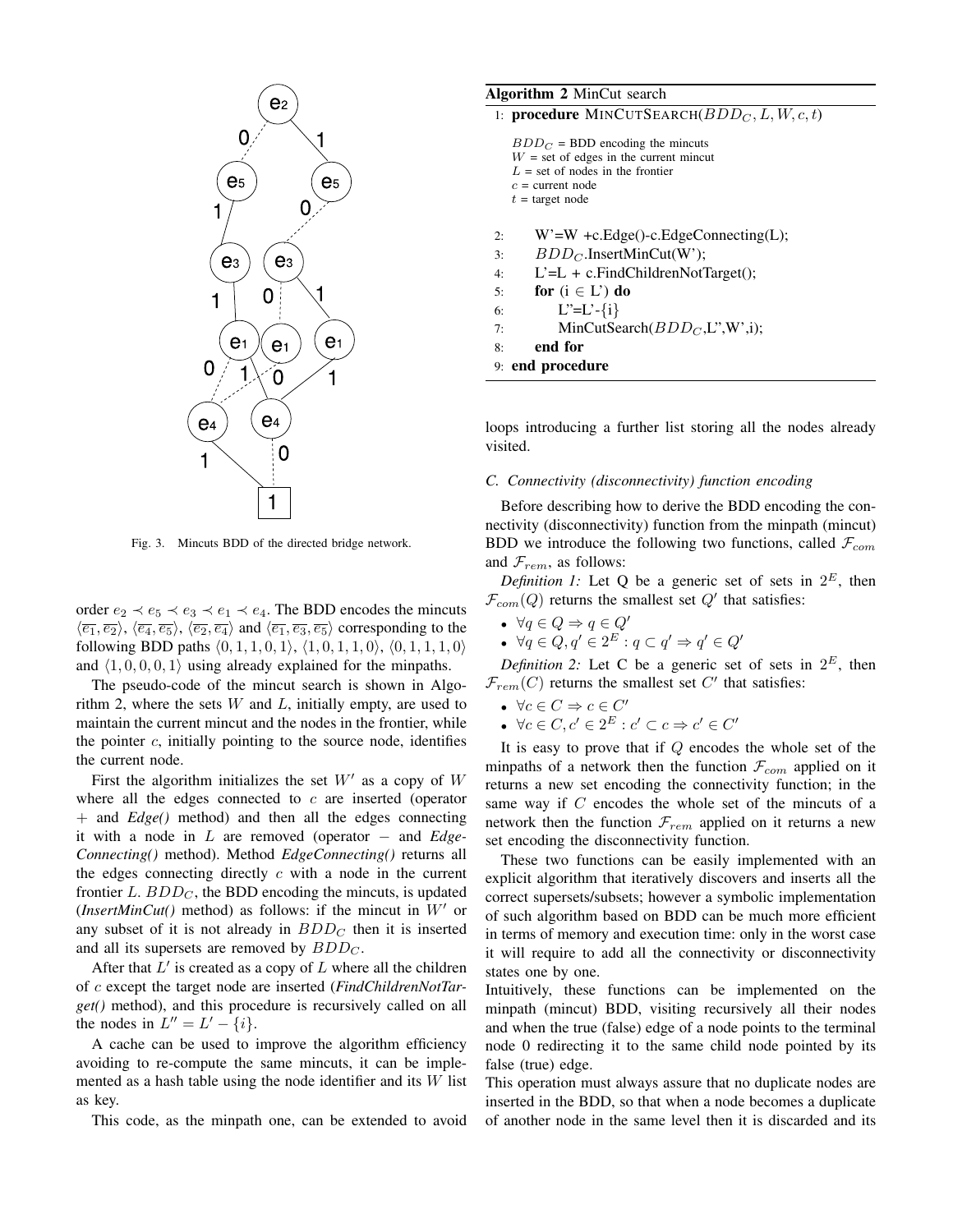| <b>Algorithm 3</b> Symbolic implementation of $\mathcal{F}_{com}$ |                                     | <b>Algorithm 4</b> Symbolic implementation of $\mathcal{F}_{rem}$ |  |  |  |  |
|-------------------------------------------------------------------|-------------------------------------|-------------------------------------------------------------------|--|--|--|--|
| 1: function $\mathcal{F}_{com}(B)$                                |                                     | 1: function $\mathcal{F}_{rem}(B)$                                |  |  |  |  |
| $B = BDD$ encoding minpath function                               |                                     | $B = BDD$ encoding mincut function                                |  |  |  |  |
| 2:                                                                | if $(B == True)  (B == False)$ then | if $(B == True)  (B == False)$ then<br>2:                         |  |  |  |  |
| 3:                                                                | return B                            | return B<br>3:                                                    |  |  |  |  |
| 4:                                                                | else                                | else<br>4:                                                        |  |  |  |  |
| 5:                                                                | $R = Cache.search(B);$              | $R = Cache.search(B);$<br>5:                                      |  |  |  |  |
| 6:                                                                | if $(R!=NULL)$ then                 | if $(R!=NULL)$ then<br>6:                                         |  |  |  |  |
| 7:                                                                | return $R$ ;                        | return $R$ ;<br>7:                                                |  |  |  |  |
| 8:                                                                | else                                | else<br>8:                                                        |  |  |  |  |
| 9:                                                                | $B1 = B.PtrTrue($ :                 | $B1 = B.PtrTrue($ ;<br>9:                                         |  |  |  |  |
| 10:                                                               | B0=B.PtrFalse();                    | B0=B.PtrFalse();<br>10:                                           |  |  |  |  |
| 11:                                                               | $E = \mathcal{F}_{com}(\text{B0})$  | $T = \mathcal{F}_{rem}(B1)$<br>11:                                |  |  |  |  |
| 12:                                                               | $K = \mathcal{F}_{com}(B1)$         | $K=\mathcal{F}_{rem}(B0)$<br>12:                                  |  |  |  |  |
| 13:                                                               | $T = Add(K,E)$                      | $E = Add(K,T)$<br>13:                                             |  |  |  |  |
| 14:                                                               | if $(T == E)$ then return T         | if $(T == E)$ then return T<br>14:                                |  |  |  |  |
| 15:                                                               | $R = createBDD(T,E)$                | $R = createBDD(T,E)$<br>15:                                       |  |  |  |  |
| 16:                                                               | Cache.insert(B,R);                  | Cache.insert(B,R);<br>16:                                         |  |  |  |  |
| 17:                                                               | return R                            | return R<br>17:                                                   |  |  |  |  |
| 18:                                                               | end if                              | end if<br>18:                                                     |  |  |  |  |
| 19:                                                               | end if                              | end if<br>19:                                                     |  |  |  |  |
| 20: end function                                                  |                                     | 20: end function                                                  |  |  |  |  |

input edges redirected to other node.

The pseudocodes of these two methods are shown in Algorithms 3 and 4; where methods *PtrTrue()* and *PtrFalse()* return the nodes pointed by the true and false edges of the root node; and method *createBDD()* with input parameter  $T$ ,  $E$ creates a new node with the true edge pointing to T and the false one to E. Observe that these algorithms are dual to the approach proposed by Rauzy in [19] to derive from a boolean function, encoded on BDD, a new BDD encoding only its minimal solutions.

In detail, the Algorithm  $3(4)$  starting from the BDD<sub>Q</sub>  $(BDD<sub>C</sub>)$  root recursively visits the subtrees pointed by the true and false edges of the current node (called in the rest of this paper 1-subtree and 0-subtree).

Then the function *Add*, shown in Algorithm 5 (where *RLevel()* returns the level of the BDD root) is applied on the updated subtrees, for  $\mathcal{F}_{com}$  all the paths in the 0-subtree are recursively added in the 1-subtree, while viceversa for  $\mathcal{F}_{rem}$ .

Observe that Algorithm 5 is an instantiation of well-known "Apply" algorithm proposed by Bryant[7].

Finally, in line 15 we avoid to insert redundant nodes in the BDD, indeed if the new node is redundant  $(T==E)$  then this node is skipped and its parent is redirected to its unique child.

#### *D. Reliability (unreliability) algorithm*

To compute the network reliability (unreliability) first we have to assign to each variable  $x_i$  a probability  $p_i$  to be up  $(1 - p_i)$  to be down), so that we can compute the probability  $Pr{F}$  of the function F by applying recursively Eq. 8.

$$
Pr{F} = p_i Pr{F_{1-subtree}} + (1 - p_i)Pr{F_{0-subtree}} =
$$
  

$$
Pr{F_{0-subtree}} + p_i (Pr{F_{1-subtree}} - Pr{F_{0-subtree}})
$$
 (8)

In Algorithm. 6 a sketch version of such algorithm is shown.

It takes in input the BDD  $B$  encoding the connectivity (disconnectivity) function and the vector  $P$  storing the edges probabilities and returns the corresponding reliability (unreliability) value. It starts from the  $B$  root node and recursively calls itself on the two branches until the terminal nodes are reached. Indeed, the probability of a node  $x$  depends on the probability of the 0-subtree multiplied by the probability of  $x$ being down plus the probability of the 1-subtree multiplied by the probability of  $x$  being up.

## *E. Comparison with previous approach*

In [22] Trivedi at al. propose an algorithm that generates directly the connectivity function BDD, via a recursive visit on the graph, without explicitly deriving the Boolean expression. The algorithm starts from the source node s and visits the graph (according to a given but arbitrary visiting strategy) until the sink node  $t$  is reached. The BDD construction starts once the sink node  $t$  is reached. The BDDs of the nodes along a path from  $s$  to  $t$  are combined in AND, while if a node has more than one outgoing edge the BDDs of the paths starting from each edge are combined in OR. To derive the minpaths (mincuts) the list of paths (cuts) obtained from the BDD must be minimized. An alternative approach, proposed in [19], consists in transforming the original BDD into a new graph embedding all and only the minpaths (mincuts). Details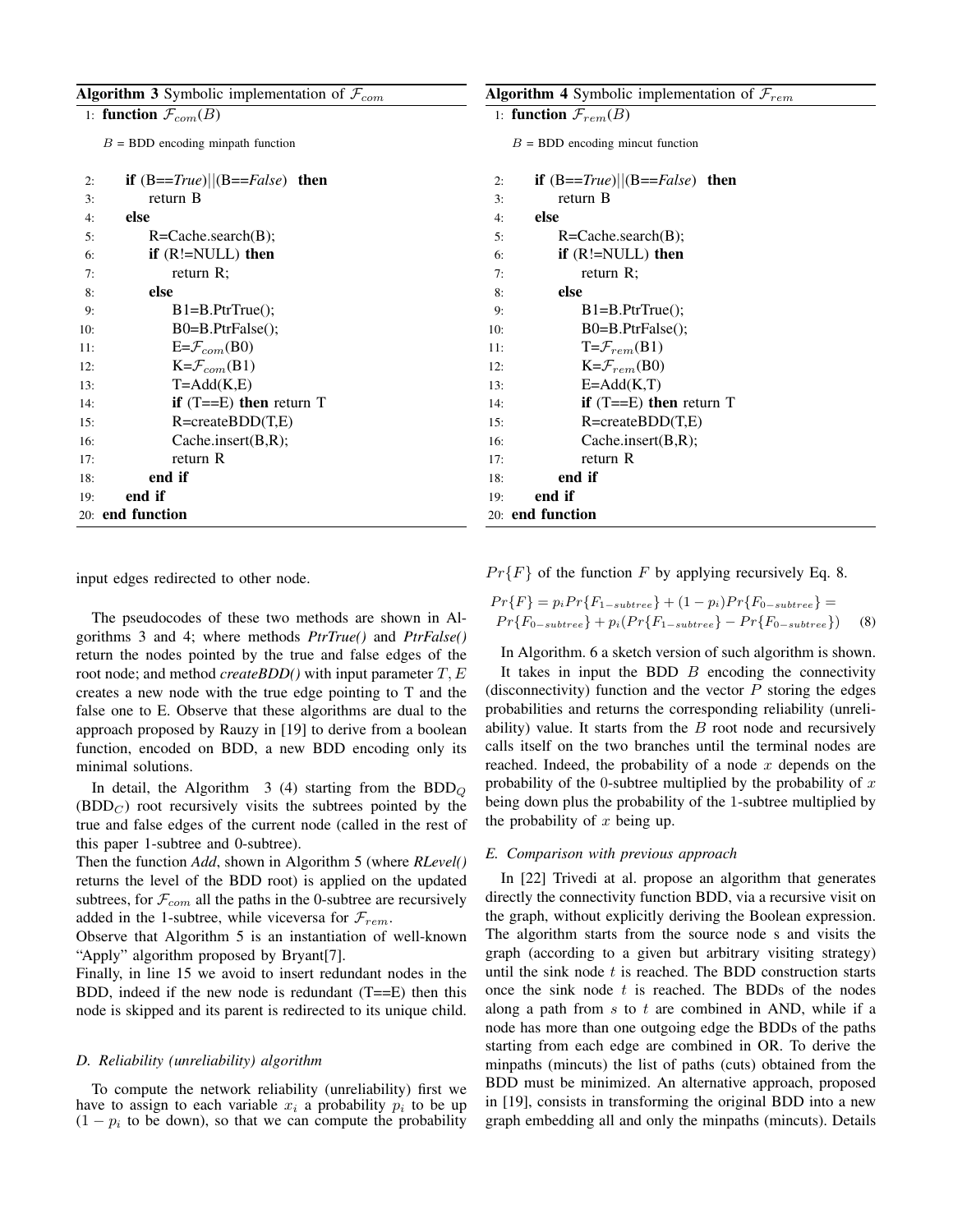# Algorithm 5 Add algorithm

| 1: function $ADD(F,G)$                                                         |
|--------------------------------------------------------------------------------|
| $F, G = BDDs$                                                                  |
| <b>if</b> ((F==G) $  $ (F== <i>True</i> ) $  $ (G== <i>False</i> )) then<br>2: |
| return F<br>3:                                                                 |
| else<br>4:                                                                     |
| if $((G == True)    (F == False))$ then<br>5:                                  |
| return G<br>6:                                                                 |
| else<br>7:                                                                     |
| $R = Cache.search(F,G);$<br>8:                                                 |
| if $(R!=NULL)$ then<br>9:                                                      |
| return R;<br>10:                                                               |
| else<br>11:                                                                    |
| if $(F.RLevel() > G.RLevel())$ then<br>12:                                     |
| $T = Add(F, G. PtrTrue())$ ;<br>13:                                            |
| $E = Add(F, G. PtrFalse())$ ;<br>14:                                           |
| else<br>15:                                                                    |
| if $(F.RLevel() == G.RLevel()$ then<br>16:                                     |
| T=Add(F.PtrTrue(),G.PtrTrue());<br>17:                                         |
| E=Add(F.PtrFalse(),G.PtrFalse());<br>18:                                       |
| else<br>19:                                                                    |
| $T = Add(F.PtrTrue(), G);$<br>20:                                              |
| $E = Add(F.PtrFalse(), G);$<br>21:                                             |
| end if<br>22:                                                                  |
| if $(T == E)$ then return T<br>23:                                             |
| $R = createBDD(T,E)$<br>24:                                                    |
| CACHE.insert(F,G,R)<br>25:                                                     |
| return R<br>26:                                                                |
| end if<br>27:<br>end if                                                        |
| 28:<br>end if<br>29:                                                           |
| end if<br>30:                                                                  |
| 31: end function                                                               |
|                                                                                |

of the transformation algorithm are in [19].

With respect to this previous work our approach does not require to store the connectivity function in order to derive the minpaths or the mincuts of the net. Instead the connectivity function can be derived from the minpaths BDD leading to a lower memory peak during the computation. From these BDDs, encoding the minpaths (or the mincuts), the network reliability can be computed using a symbolic approach. Even if this choice requires to store the whole connectivity function, thanks to our strategy it is still possible to achieve a reduction in terms of memory peak as reported by the experiments (Sec. VI).

## V. THE PROPOSED APPROACH:APPROXIMATE METHOD

The exact approach, described above, can be easily extended to compute an approximate solution, when the network complexity makes it practically impossible to compute the exact one.

The general idea behind this extension is that an ap-

## Algorithm 6 Reliability algorithm

| 1: <b>procedure</b> $PROBDD(B, P)$                           |  |  |  |  |  |  |  |  |  |
|--------------------------------------------------------------|--|--|--|--|--|--|--|--|--|
| $B = BDD$ encoding the connectivity function                 |  |  |  |  |  |  |  |  |  |
| $P$ = vector storing the edges probabilities                 |  |  |  |  |  |  |  |  |  |
|                                                              |  |  |  |  |  |  |  |  |  |
| if $(B == True)$ then<br>2:                                  |  |  |  |  |  |  |  |  |  |
| return $1$ ;<br>3:                                           |  |  |  |  |  |  |  |  |  |
| else<br>4:                                                   |  |  |  |  |  |  |  |  |  |
| if $B == False$ then<br>5:                                   |  |  |  |  |  |  |  |  |  |
| return $0$ ;<br>6:                                           |  |  |  |  |  |  |  |  |  |
| else<br>7:                                                   |  |  |  |  |  |  |  |  |  |
| $PF=Cache.search(B)//$ return -1 if B is not in cache.<br>8: |  |  |  |  |  |  |  |  |  |
| if $(PF!=-1)$ then<br>9:                                     |  |  |  |  |  |  |  |  |  |
| 10:<br>return PF;                                            |  |  |  |  |  |  |  |  |  |
| else<br>11:                                                  |  |  |  |  |  |  |  |  |  |
| $PF1 = ProbBDD(B.PtrTrue(), P);$<br>12:                      |  |  |  |  |  |  |  |  |  |
| PF2=ProbBDD(B.PtrFalse(),P);<br>13:                          |  |  |  |  |  |  |  |  |  |
| $PF=PF2 + P[Root(B)] * (PF1 - PF2);$<br>14:                  |  |  |  |  |  |  |  |  |  |
| end if<br>15:                                                |  |  |  |  |  |  |  |  |  |
| end if<br>16:                                                |  |  |  |  |  |  |  |  |  |
| $cache[B]=PF;$<br>17:                                        |  |  |  |  |  |  |  |  |  |
| return PF;<br>18:                                            |  |  |  |  |  |  |  |  |  |
| end if<br>19:                                                |  |  |  |  |  |  |  |  |  |
| 20: end procedure                                            |  |  |  |  |  |  |  |  |  |

proximate value of the network reliability can be generated considering only a subset of all the minpaths and mincuts. In this way, as already explained in section II, the reliability value derived by the subset of minpaths is a lower bound of the exact reliability value, while the one derived by the subset of mincuts is an upper bound; so that the gap between these two values provides an estimation for the accuracy of the approximation.

Practically, this requires to update the MinPath search and MinCut search algorithms allowing the user to specify constraints on their execution times, so that only the minpaths and the mincuts generated under these constraints are inserted in the minpath and mincut BDDs.

Moreover, for the minpaths, we allow the user to specify another constraint on the minpath probability (expressed as product of the probabilities to be up of all edges involved in the minpath): only the minpaths with such probability greater than this threshold are inserted in the minpath BDD. This is a good heuristics to assure that the more meaningful minpaths will be involved in the approximation.

Observe that, when all the edges have the same probability to be up this corresponds to impose a limitation on the minpath length (we shall call minpath length constraint). Under this assumption it is possible to define a more efficient minpath search algorithm that step by step increases the length of the minpaths to be searched until this becomes equal to the minpath length constraint or the time constraint is reached.

In this way this algorithm is able to find the most relevant minpaths thus improving the reliability lower bound.

Observe that all the experiments presented in section VI use this algorithm to compute the minpaths.

For the mincuts, the user can also specify a further constraint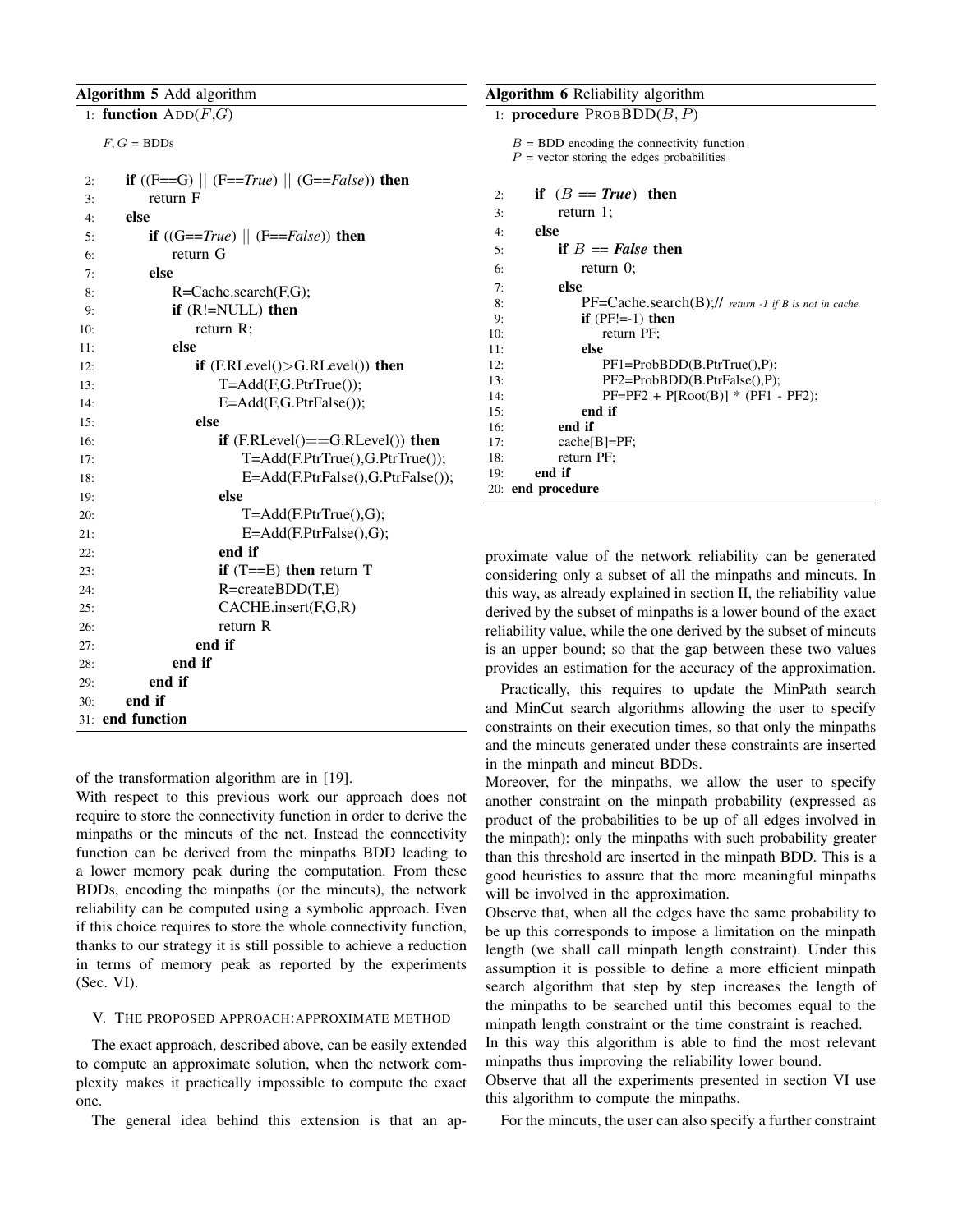

Fig. 4. General scheme of our approximate approach

on the mincut probability: only the mincuts that contribute more significantly (above a given threshold) to the unreliability are inserted in the mincut BDD.

Observe that, when all the edges have the same probability to be up this corresponds to impose a limitation on the mincut size (we shall call minpath size constraint).

Obviously, these constraints define a trade-off between accuracy of the approximation and computational resources (memory and time) required for the solution, hence an incremental iterative approach can be defined where the network reliability is iteratively improved relaxing the above constraints until a sufficient accuracy is reached or no more computational resources are available.

The general scheme of our approximate approach is reported in Fig. 4.

## VI. EXPERIMENTAL RESULTS

In this section some experimental results are presented, which were computed thanks to a prototype implementation of the proposed approach where the BDD implementation has been provided by an existing open–source library (Meddly) [15].

Our choice to use this new open–source library was motivated mainly by the fact that it automatically handles the complex aspects of using BDDs (such as caching and garbage collection) and provides a simple interface for common BDD operations.

In order to test our approach we define a set of network benchmarks of different topologies.

*1) Regular Networks :* Regular networks are represented by graphs that can be described by means of defined geometrical

#### properties.

In particular we have investigated networks where the nodes are located on a regular square grid of  $N \times N$  nodes and where each node is connected with two neighbors (the up-right one and down-left one) in case of directed network, or with all the four neighbors (right, left, up and down ones) if the network is undirected.

Fig.5 shows an example of directed network.

*2) Small world network:* A small world network is a network where most nodes are not connected directly, but where it is possible to connect any two nodes in the network through few edges.

The average shortest distance between any two nodes increases logarithmically with the number of nodes (n).

$$
L \sim log(n)
$$

3) Random Network: Paul Erdős and Alfréd Rényi were the first to define a Random Graph  $(RG)[10]$  as N labeled nodes connected by  $n$  edges which are chosen randomly from the  $E_n = \frac{N(N-1)}{2}$  $\frac{\sqrt{2}-1}{2}$  possible edges for the undirected networks and from the  $E_n = N(N-1)$  possible edges for the directed networks.

In total there are

$$
\binom{E_n}{n}
$$

different graphs with  $N$  nodes and  $n$  arcs.

An alternative way in order to obtain a  $RG$  is to start with  $N$ nodes and connect each pair of nodes with probability p. The total number  $n$  of edges is a random variable with expectation  $E(n) = p \frac{N(N-1)}{2}$ .

2 In RG networks, the degree distribution  $P(k)$  follows a Poisson distribution;

$$
Pr(k) \approx e^{-pN} \frac{(pN)^k}{k!} = e^{-\langle k \rangle} \frac{\langle k \rangle^k}{k!}
$$

where  $\langle k \rangle$  is the average degree of the network and the distribution has a peak in  $\langle k \rangle$ .

*4) Scale Free Network:* In Scale Free (SF) networks, the degree distribution P(k) follows a power-law [17]:

$$
Pr(k) \sim k^{-\gamma}
$$

where  $\gamma$  is a real positive constant. SF networks manifest when nodes are highly non-equivalent. Such networks have been named Scale Free because a powerlaw has the property of having the same functional form at all scales.

In fact, power- laws are the only functional forms that remain unchanged, apart from multiplicative factors, under a rescaling of the independent variable k. SF networks result in the simultaneous presence of a small number of very highly connected nodes (the hubs) linked to a large number of poorly connected nodes (the leaves).

In Table I we compare our approach, in terms of memory and execution time, with respect to an implementation developed by ourselves of the algorithm proposed by Trivedi at al in [22] and reported in Appendix, that as already explained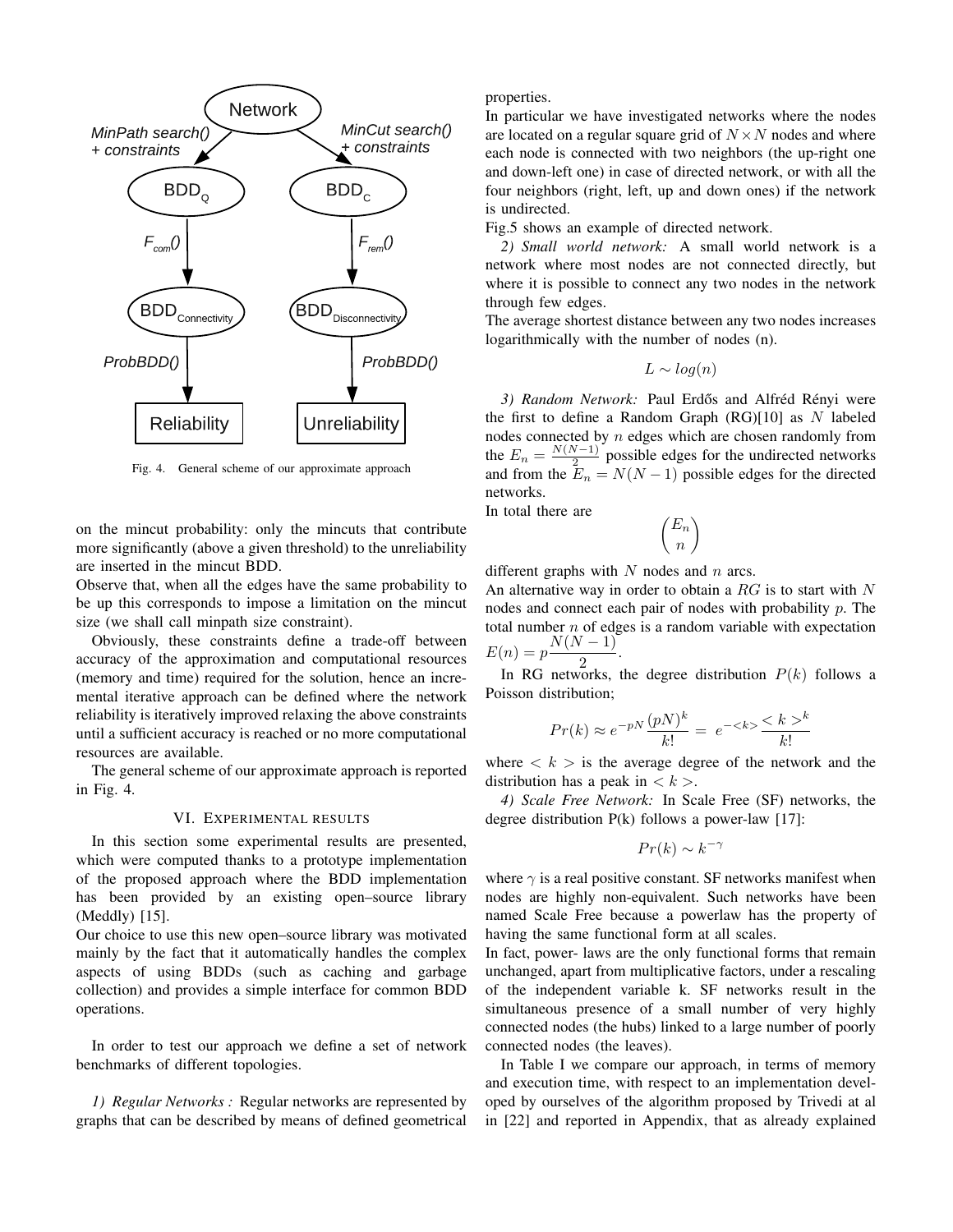

Fig. 5. Benchmark network

in the introduction, is a state of the art network unreliability computation algorithm based on BDD.

Two scalable benchmarks have been carried out to evaluate and to compare the efficiency of these two approaches: for the former we take into account a regular  $n \times n$  network topology of increasing complexity.

Moreover, we consider random undirected network where the pair of nodes connected by each edge are chosen randomly among all nodes in the network.

These experiments have been executed on a 2.13 GHz Intel Xeon 64-bit processor with 132Gb RAM, and the network unreliability has been computed using only the minpaths and increasing the network complexity - i.e. for the regular network we increase the number of nodes, while for the random one we increase both the number of nodes and the number of edges. Moreover, for the regular network the upper left node and the lower right node are selected as source and target, while for the random network they are randomly chosen.

The reported experiments show that for the first two networks our approach achieves a good memory saving and a discrete execution time reduction with respect to the Trivedi at Al. approach. For instance, the memory reduction factor for the regular undirected network  $7 \times 7$  is  $\sim 170$ ; while the execution time is decreased by a factor of  $\sim$  19.

For the last two benchmarks the achieved reduction factor still reaches a good memory saving increasing the model size (e.g. for the random directed network with 500 nodes and 1494 edges the memory reduction is 18, and for the random undirected network with 60 nodes and 160 edges the memory reduction is 20.33); while only for the first benchmark the execution time is decreased.

These experimental results suggest us to plan, as future work, a set of new experiments to better characterize for which types of networks our approach allows a higher reduction than the one proposed by Trivedi at Al.

In table II we compare in terms of memory, execution

time and solution quality our exact approach with the one computing an approximation of the unreliability value on undirected/directed random networks.

These experiments have been executed on a 2.13 GHz Intel Xeon 64-bit processor with 132Gb RAM, and the exact value of network unreliability has been computed using only the minpaths.

The first three columns are related to the exact solution and report the used memory, the execution time and the exact unreliability value.

Instead, the last six columns are related to the approximate approach and show the used constraints (time and path/cut size) for computing the approximate solution, the total memory required, the total execution time, the upper (computed through a subset of minpaths) and lower (computed through a subset of mincuts) bounds for the network unreliability and the accuracy of the approximation in terms of the distance between the two bounds, divided by the average of the two bounds. In the table a line is reported instead of the accuracy value, when the bounds distance is orders of magnitude wide.

Observe that often a threshold  $UnrelThr$  on the unreliability is part of the network reliability problem formulation: in this case if the upper bound lays below the  $UnrelThr$  threshold, even if the bounds are very distant from each other the objective of the study is reached.

If instead the lower bound lays above the  $UnrelThr$  then there is no hope that the system can satisfy the requirements. So the accuracy is interesting only in case no specific threshold is indicated, or when the indicated threshold lays between the two bounds.

The experiments reported in this table show how the approximate approach can be a good solution when the network complexity increases. Indeed, for the first two random undirected networks the approximate solution is able to derive that exact unreliability is lower than  $2.070248e^{-06}$ and  $2.145800e^{-08}$  decreasing the used memory by a factor of  $\sim$  7.5 and  $\sim$  18.5 and the execution time of 4 and 20 respectively.

This reduction in terms of memory and time is more notable for the last model where the memory saving is about 350 times and the execution time is reduced by a factor of 840 times reaching a solution accuracy equal to 3.74.

Finally, table III shows some experiments obtained applying our approximate approach on four different classes of networks: scale-free, small-world, random and regular.

In detail, the first three networks are scale-free and are obtained varying the number of nodes and edges, and the network diameter; the second two are small-world networks obtained varying the number of nodes and edges and the average degree of connectivity of each node.

Then, two random networks with different number of nodes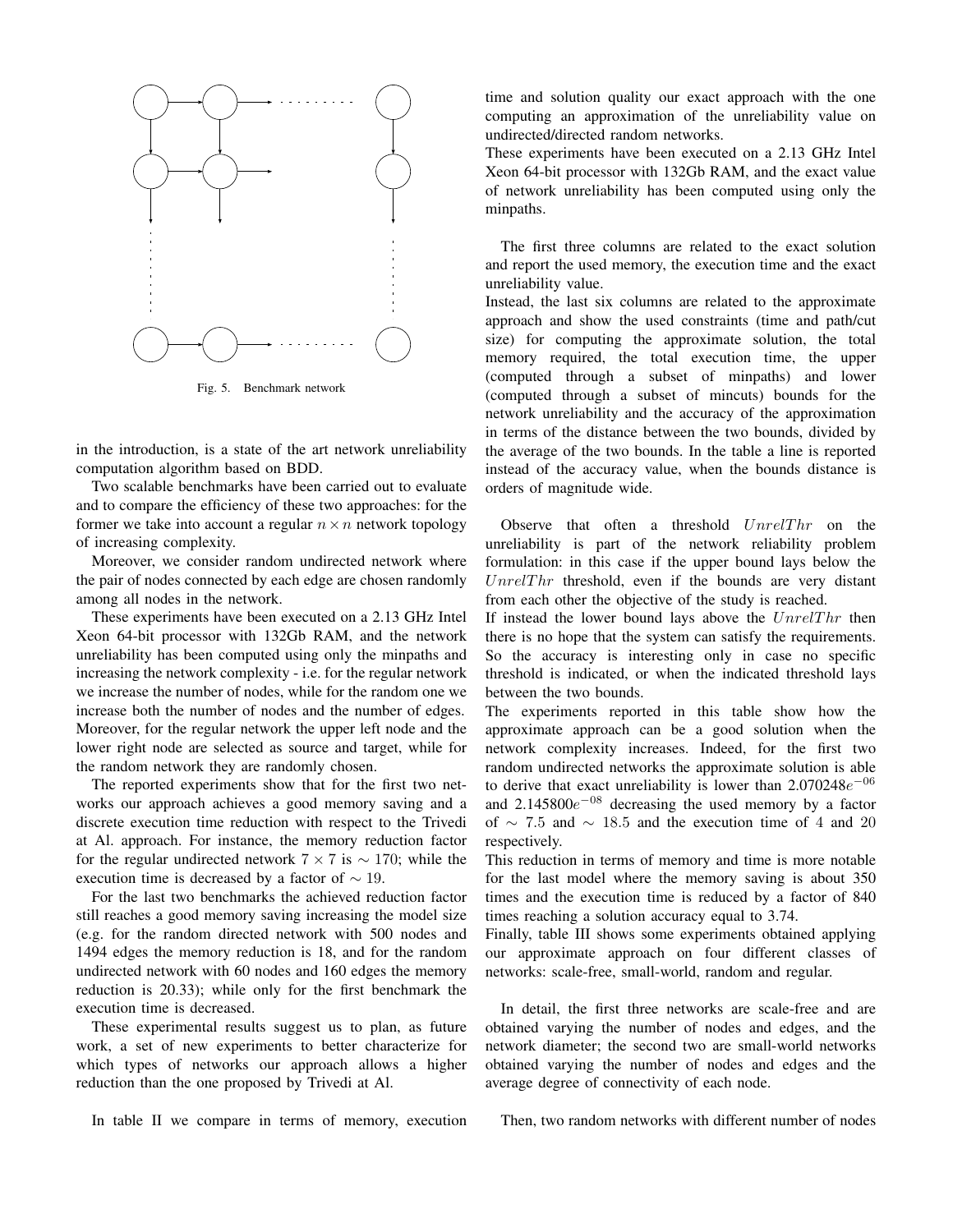and edges are considered. Instead, the last benchmark is a regular network with 223 nodes and 252 edges connected as shown in Fig. 6.

For this model the exact reliability value can be easily computed by decomposing it into as many components as the number of repeating patterns with one source and one destination, solving each component in isolation, and then computing the reliability as the product of the reliabilities of each components (since they are connected in series).

In the special case when all edges have same probability  $p$  it is enough to compute with any method the reliability of any component (since they are all identical) and then compute the product.

We have thus computed the exact value, and in this case it is very close to the upper bound obtained with the third set of constraints.

The first four columns in table III are related to the minpath approximation; while the next four to the mincut approximation.

The last column represents the relative accuracy and is computed as for Table II.

For each type of approximation the number of minpaths/mincuts, the used constraints, the total execution time (i.e. minpaths/mincuts search + connectivity graph generation + approximation computation), and the approximate value of unreliability are reported.

The results in this last table highlight that our approximate approach is able to compute a good approximation for network that otherwise are intractable.

Two further considerations can be derived, first the minpath approximation is more efficient (in terms of execution time and solution quality) than the mincut one.

This is mainly due to the fact that the developed minpath search, as explained in Sec.IV and Sec. V, is able to find the most important minpaths that can greatly decrease the unreliability upper bound. For this reason, in the future we are going to study how to improve the mincut search to find first the most important mincuts.

The second consideration is related to the fact that in most of these experiments to further increase the solution quality quickly leads to an exponential growth of the execution time. For instance, for the Small-world network with 500 nodes and 5000 edges and average degree of connectivity equal to 20, a small increment in the number of considered minpaths (i.e.  $\sim$  150) increases the computation time more than 3 hours.

## VII. CONCLUSION

In this paper we have presented a new symbolic approach based on BDDs to compute the network reliability using the minpaths and/or the mincuts.

The performance of this approach was compared to a state of the art network reliability algorithm [22] through a set of experiments on different types of networks; the comparison has shown a generalized, and in same cases very consistent, memory saving and execution time reduction.

Moreover, we have shown how the proposed approach can be used for the computation of (un)reliability bounds: applying the same approach to any subset of minpaths we obtain a (upper)lower bound while applying the approach to any subset of mincuts we obtain an (lower)upper bound.

The upper and lower bounds have been compared with the exact solution in a first set of experiments, highlighting how a good accuracy can be obtained with a substantial saving in memory occupation and computational time.

In a second set of experiments we have computed the bounds for networks whose dimensions are far beyond the capabilities of any exact algorithm, showing again how a good accuracy can be attained with a reasonable computational effort.

From all these experiments two main considerations were derived: first, the implementation of the approximation based on the minpaths is more efficient (in terms of execution time and solution quality) than the one based on the mincuts; second, in most experiments a further increase in the solution quality quickly leads to an exponential growth of the execution time.

According to the obtained results two future developments will be pursued. The first one intends to investigate for which type of networks our approach reaches higher speed up factors with respect to traditional approaches. The second one, is directed toward the possibility of improving the mincut search finding a way to select the most important mincuts as we do for the minpaths.

Finally we will investigate how other reduction policies (e.g. zero-suppressed) may improve the performance of our approach.

#### **REFERENCES**

- [1] J.A. Abraham. An improved algorithm for network reliability. *IEEE Transaction on Reliability*, 28:58–61, 1979.
- [2] A. Agrawal, , and R. E. Barlow. A survey of network reliability and domination theory. *Operations Research*, 32:478–492, 1984.
- [3] A.O. Balan and L. Traldi. Preprocessing minpaths for sum of disjoint products. *IEEE Transaction on Reliability*, 52(3):289–295, September 2003.
- [4] M.O. Ball. Computational complexity of network reliability analysis: An overview. *IEEE Transactions on Reliability*, R-35:230–239, 1986.
- [5] M. Beccuti, S. Donatelli, G. Franceschinis, and R. Terruggia. A new symbolic approach for network reliability analysis. volume TR-INF-2011-06-02-UNIPMN. Ed. Computer Science Department, UPO, 2011.
- [6] A. Bobbio and R. Terruggia. Reliability and quality of service in weighted probabilistic networks using algebraic decision diagrams. In *Proceedings IEEE Annual Reliability and Maintainability Symposium*, pages 19–24, Fort Worth, TX, 2009.
- [7] R.E. Bryant. Graph-based algorithms for Boolean function manipulation. *IEEE Transactions on Computers*, C-35:677–691, 1986.
- [8] J.R. Burch, E.M. Clarke, K.L. McMillan, D.L. Dill, and J. Hwang. Symbolic model checking: 10<sup>20</sup> states and beyond. *Information and Computation*, 98:142–170, 1992.
- [9] E. S. Elmallah and H. M. F. AboElFotoh. Circular layout cutsets: An approach for improving consecutive cutset bounds for network reliability. *IEEE Transactions on Relibility*, 55:602–612, 2006.
- [10] P. Erdös and A. Rényi. On Random Graphs. I. Publicationes Mathematicae, 1959.
- [11] G. Hardy, C. Lucet, and N. Limnios. Computing all-terminal reliability of stochastic networks by Binary Decision Diagrams. In *Proceedings Applied Stochastic Modeling and Data Analysis*, 2005.
- [12] G. Hardy, C. Lucet, and N. Limnios. K-terminal network reliability measures with Binary Decision Diagrams. *IEEE Transactions on Reliability*, 56:506–515, 2007.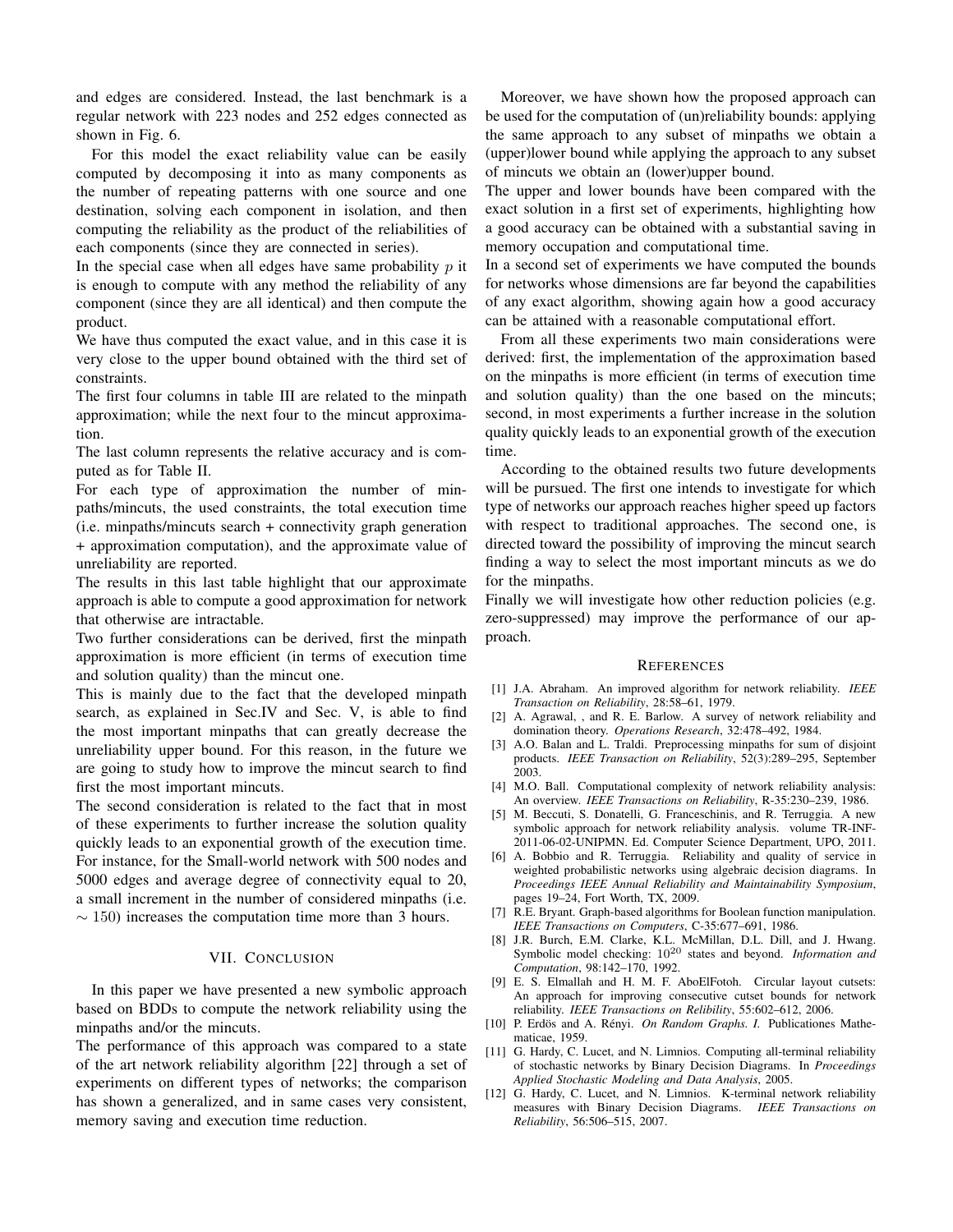|                | Existing Approach         | Our Approach               |                         |          |       |  |  |  |
|----------------|---------------------------|----------------------------|-------------------------|----------|-------|--|--|--|
| Size           | Mem.                      | T.                         | T.<br>Mem. Red.<br>Mem. |          |       |  |  |  |
| $n \times n$   | Regular Directed network  |                            |                         |          |       |  |  |  |
| $8 \times 8$   | 2.9MB                     | $^{(1)}$                   | 245KB                   | $\theta$ | 12    |  |  |  |
| $9 \times 9$   | 8.8MB                     | $\theta$                   | 568KB                   | $\Omega$ | 15.49 |  |  |  |
| $10 \times 10$ | 25.9MB                    | 5                          | 1.4MB                   |          | 18.12 |  |  |  |
| $11 \times 11$ | 71.8MB                    | 12                         | 3.4MB                   | 5        | 20.66 |  |  |  |
| $12 \times 12$ | 194MB                     | 47                         | 8,3MB                   | 24       | 23.27 |  |  |  |
| $13 \times 13$ | 509MB                     | 171                        | 19.7MB                  | 108      | 25.76 |  |  |  |
| $14 \times 14$ | out of memory             |                            | 46MB                    | 1089.52  |       |  |  |  |
| $15 \times 15$ | out of memory             |                            | 107MB                   | 4797.68  |       |  |  |  |
| $16 \times 16$ | out of memory             |                            | 245.6MB                 | 21707.78 |       |  |  |  |
| $n \times n$   |                           | Regular Undirected network |                         |          |       |  |  |  |
| $5 \times 5$   | 1.9MB                     | $\Omega$                   | 112KB                   | $\theta$ | 17.74 |  |  |  |
| $6 \times 6$   | 112MB                     | 41                         | 1.4MB                   | 27.35    | 77    |  |  |  |
| $7\times7$     | 1.9GB                     | 19,490                     | 11.7MB                  | 1,004.42 | 170.3 |  |  |  |
| N,E            |                           |                            | Random Directed network |          |       |  |  |  |
| 500, 1494      | 97.2GB                    | 32,400                     | 5.4GB                   | 25,200   | 18    |  |  |  |
| N, E           | Random Undirected network |                            |                         |          |       |  |  |  |
| 20, 28         | 106KB                     | $\theta$                   | 61.7KB                  | $\Omega$ | 1.73  |  |  |  |
| 30,36          | 125KB                     | 1                          | 52KB                    | $\Omega$ | 2.38  |  |  |  |
| 30, 41         | 2MB                       |                            | 568KB                   | 0        | 3.69  |  |  |  |
| 50, 144        | 1.7GB<br>49               |                            | 100MB                   | 48       | 17.45 |  |  |  |
| 60,160         | 10GB<br>168               |                            | 500MB                   | 120      | 20.33 |  |  |  |

TABLE I

TIME (SECONDS) AND MEMORY REQUIRED FOR COMPUTING THE NETWORK UNRELIABILITY.

|                                                              | Exact solution                                               |                   | Aproximate solution |                                          |        |                   |                    |                |  |
|--------------------------------------------------------------|--------------------------------------------------------------|-------------------|---------------------|------------------------------------------|--------|-------------------|--------------------|----------------|--|
| Mem.                                                         | Т.                                                           | Exact             | Const.              | Lower Bound<br>Upper Bound<br>Mem.<br>T. |        |                   |                    | $Accuracy(\%)$ |  |
| Random <b>undirected</b> network with 50 nodes and 144 edges |                                                              |                   |                     |                                          |        |                   |                    |                |  |
|                                                              |                                                              |                   | $10s. - 30$         | 10MB                                     | 25s    | $1.039438e^{-02}$ | $9.999789e^{-13}$  |                |  |
| 132MB                                                        | 8 <sub>m</sub>                                               | $1.020114e^{-06}$ | $30s - 30$          | 35MB                                     | 80s    | $1.020117e^{-04}$ | $2.000078e^{-12}$  |                |  |
|                                                              |                                                              |                   | $45s - 30$          | 25MB                                     | 2m     | $2.070248e^{-06}$ | $2.000077e^{-12}$  |                |  |
|                                                              | Random <b>undirected</b> network with 60 nodes and 160 edges |                   |                     |                                          |        |                   |                    |                |  |
|                                                              |                                                              |                   | $5s - 10$           | 28MB                                     | 1m.    | $2.145800e^{-08}$ | 9.999789 $e^{-13}$ |                |  |
| 514MB                                                        | 20 <sub>m</sub>                                              | $2.123600e^{-08}$ | $1m - 10$           | 105MB                                    | $3m$ . | $2.145800e^{-08}$ | $2.000078e^{-12}$  |                |  |
|                                                              |                                                              |                   | $3m. - 10$          | 245MB                                    | 7m.    | $2.145800e^{-08}$ | $1.109100e^{-08}$  | 31.85          |  |
| Random directed network with 500 nodes and 1494 edges        |                                                              |                   |                     |                                          |        |                   |                    |                |  |
|                                                              |                                                              |                   | $3s. - 20$          | 6.5MB                                    | 6s.    | $2.066508e^{-02}$ | $1.000397e^{-02}$  | 69.52          |  |
| 5.4Gb                                                        | 7h                                                           | $1.046068e^{-02}$ | $6s. - 22$          | 8.4MB                                    | 15s.   | $1.115888e^{-02}$ | $1.010200e^{-02}$  | 9.94           |  |
|                                                              |                                                              |                   | $10s. - 25$         | 15.4MB                                   | 30s.   | $1.064958e^{-02}$ | $1.025841e^{-02}$  | 3.74           |  |

TABLE II

TIME AND MEMORY REQUIRED FOR COMPUTING THE NETWORK UNRELIABILITY USING THE EXACT APPROACH AND THE APPROXIMATE ONE.



Fig. 6. Regular network used in the experiments in table III